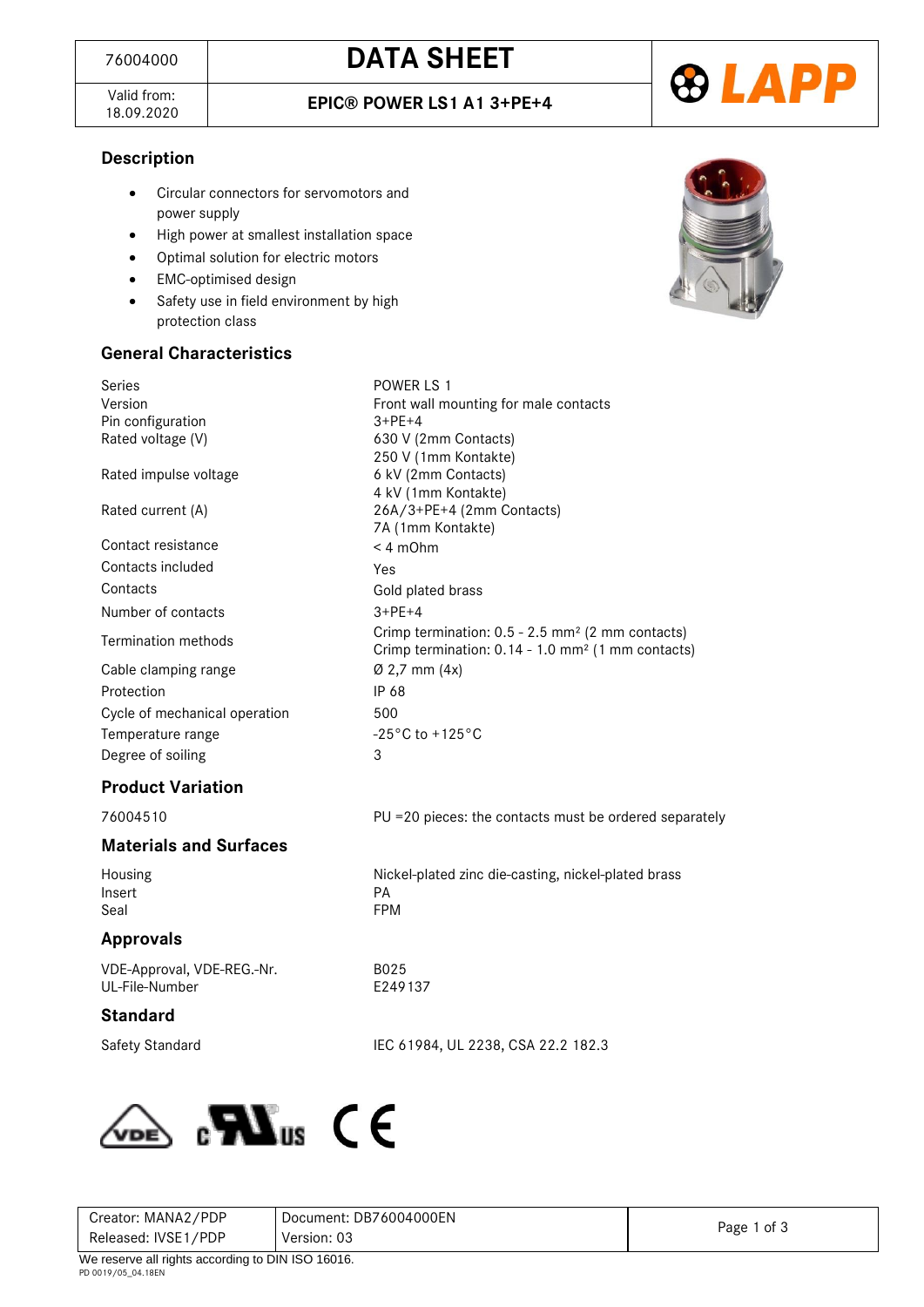## <sup>76004000</sup> **DATA SHEET**



Valid from:<br>18.09.2020

### **Technical Drawings**





Good chemical resistance



Corrosion-resistant



Industrial machinery and plant engineering



Maximum vibration protection



Mechanical resistance





Assembly time

Space requirement

| Creator: MANA2/PDP                                        | Document: DB76004000EN |             |  |
|-----------------------------------------------------------|------------------------|-------------|--|
| Released: IVSE1/PDP                                       | Version: 03            | Page 2 of 3 |  |
| $M_{\odot}$ recense all rights considing to DIN ICO 46046 |                        |             |  |